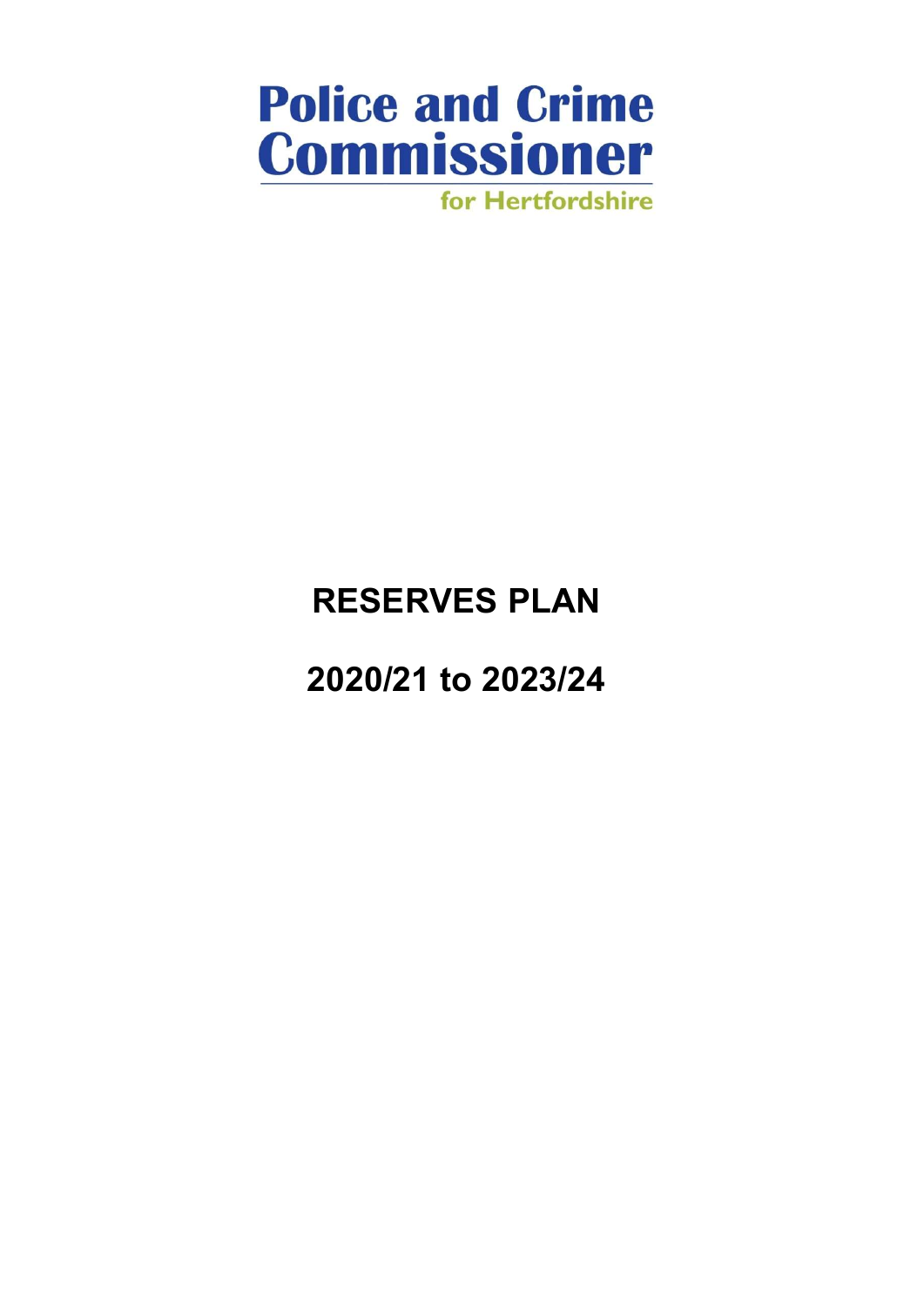#### 1. INTRODUCTION

- 1.1 Guidance was published in January 2018 (see Appendix 1) requiring PCCs to provide details of how public money is used locally; in particular how the reserves plans will support more effective policing.
- 1.2 Details of Hertfordshire's level and planned use of reserves were set out in both Section 12 of the Police & Crime Panel (PCP) report on 6 February 2020 and Section 10 of the Strategic Executive Board (SEB) report on 17 February 2020.
- 1.3 Under Section 25 of the Local Government Act 2003, the PCC's Chief Financial Officer (CFO) is required to review and report on the adequacy of reserves and the issues of risk and the robustness of budget estimates.

### 2. REVIEW OF RESERVES

- 2.1. The expected level of all reserves as at 31 March 2020 is forecast to be £20.608m (£25.070m – 2019); including £2.090m of road safety reserves.
- 2.2. Analysis carried out by CIPFA showed that, over the 3 years to 31 March 2019, Hertfordshire had a higher than average use of reserves, when compared to the other 42 police forces, and this is illustrated in Appendices 5 and 6.
- 2.3 The primary reason for the reduction was the use of one-off reserves to support ongoing expenditure above settlement and precept funding. However for 2020/21 this reliance has been removed and moving forward reserves will be allocated for specific purposes (i.e. earmarked) as part of the annual budget setting process.
- 2.4 In 2019/20 there were fifteen specific reserves and following review, by the Chief Financial Officer, of their number and adequacy it was determined that this should be consolidated into seven for 2020/21.

#### 3. 2020/21 RESERVES

#### 3.1 Earmarked Useable Reserves

3.1.1 The 2020/21 budget report designated the following amounts from the estimated opening balance of £13.608m<sup>1</sup>:

| <b>Description</b>                           | £m      |
|----------------------------------------------|---------|
| <b>HQ Project Management Office</b>          | (0.500) |
| <b>Commissioner's Action Fund</b>            | (0.150) |
| <b>Volunteers Fund</b>                       | (0.094) |
| Fly-tipping on Private Land Fund             | (0.020) |
| <b>Sexual Assault Referral Centre (SARC)</b> | (0.674) |
| <b>Road Safety Fund</b>                      | (0.230) |
| <b>Total earmarked reserves</b>              | 1.668   |

#### 3.2 General Reserve – Minimum Prudent Level

 $\overline{a}$ 1 Subject to change following finalisation of 2019/20 outturn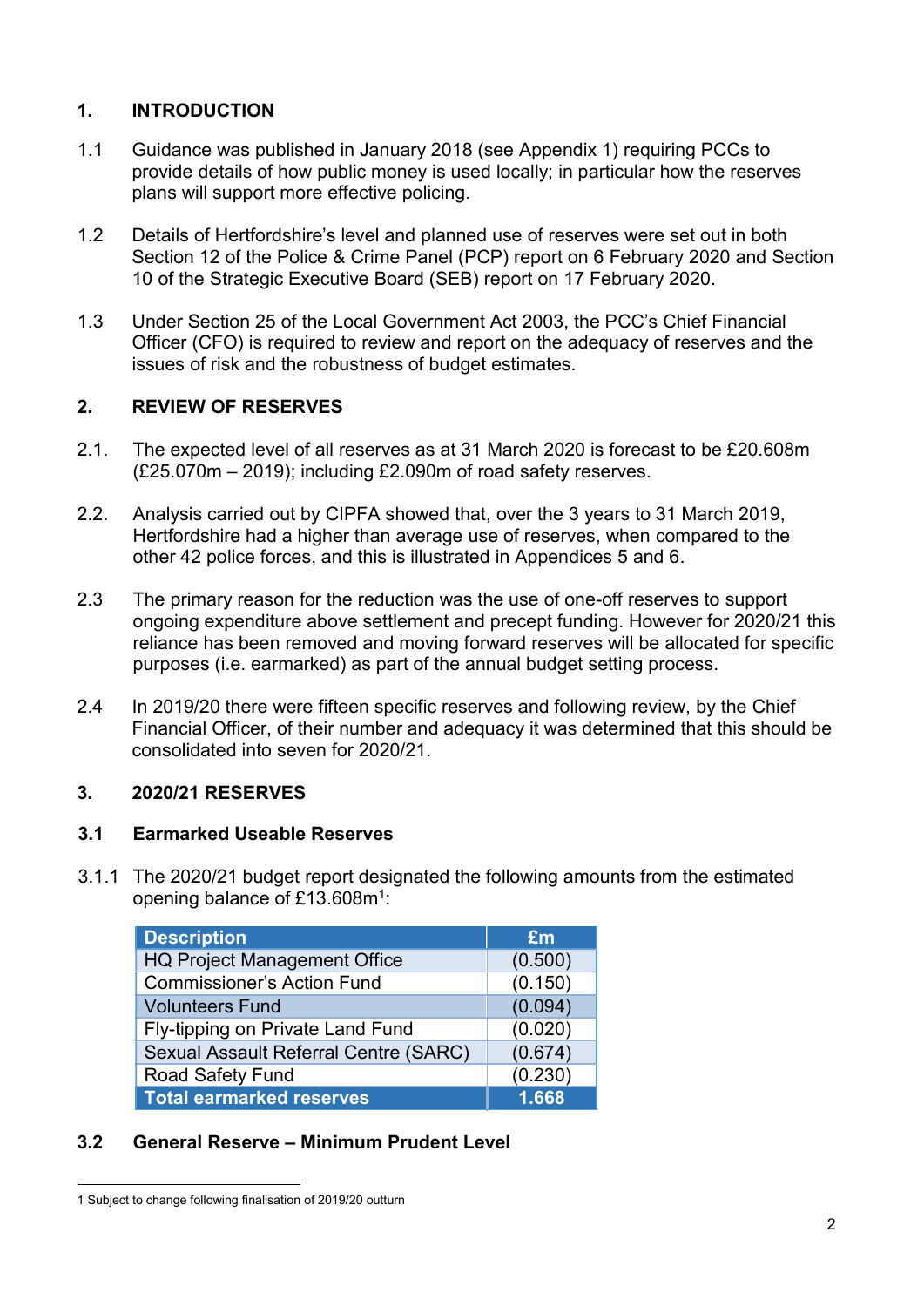- 3.2.1 The PCC's level of general reserves for 2019/20 was  $£6.3m<sup>2</sup>$  and having carried out an assessment, the PCC's Chief Financial Officer considers that a level of general reserves of £7.0m (3.2% of the 2020/21 net budget) would be adequate for the 2020/21 financial year. In coming to this view on the adequacy of reserves, the financial risks faced by the PCC have been taken into account. The risk assessment considers the possible maximum financial impact and the probability of a risk occurring and the breakdown is shown in Appendix 4.
- 3.2.2. This is still significantly below the 5% (£10.9m) level above which justification has to be provided to the Home Office.

#### 4. RESERVES PLAN

- 4.1 The medium-term plan for the use of the various reserves and the rationale for holding them is shown in Appendix 2.
- 4.2 In addition, Appendix 3 provides analysis of the reserves by the categories prescribed in the Home Office Guidance.
- 4.3 The CFO confirms that these reserves, as projected, continue to be required and are adequate for the purposes specified.

#### 5. RISKS & ROBUSTNESS OF THE BUDGET ESTIMATES

- 5.1 Risk management is a key consideration for the PCC and the Chief Constable. There is an overall risk management strategy, and the PCC and Constabulary Risk Registers are updated on an on-going basis, reviewed by Chief Officers and presented to each Joint Audit Committee (JAC) for review. The Chief Constable's risk register is aligned with that of the PCC in order to facilitate an overall approach to risk management. The main offsetting risks that may impact upon the delivery of the 2020/21 budget are:
	- The ongoing Novel Coronavirus (COVID-19) pandemic is still a developing situation and so it is too early to determine the implications for the Constabulary, the global economy and Government fiscal policy.
	- The previous relaxation of Government controls on pay awards for Police Officers and Police Staff could deviate from the assumption in the standstill budget with the potential to overspend due to the significant proportion of the budget relating to such costs.
	- The setting a medium-term financial strategy in annual settlement regime continues to presents a financial risk to the organisation, in that uncertainty exists in regard to the level of grant funding in future years; especially in relation to the national uplift programme.
	- Also the assumptions made in regard to precepting flexibilities will be monitored alongside local level decisions around precept levels.

 $\overline{a}$ 2 3.1% of the 2019/20 net budget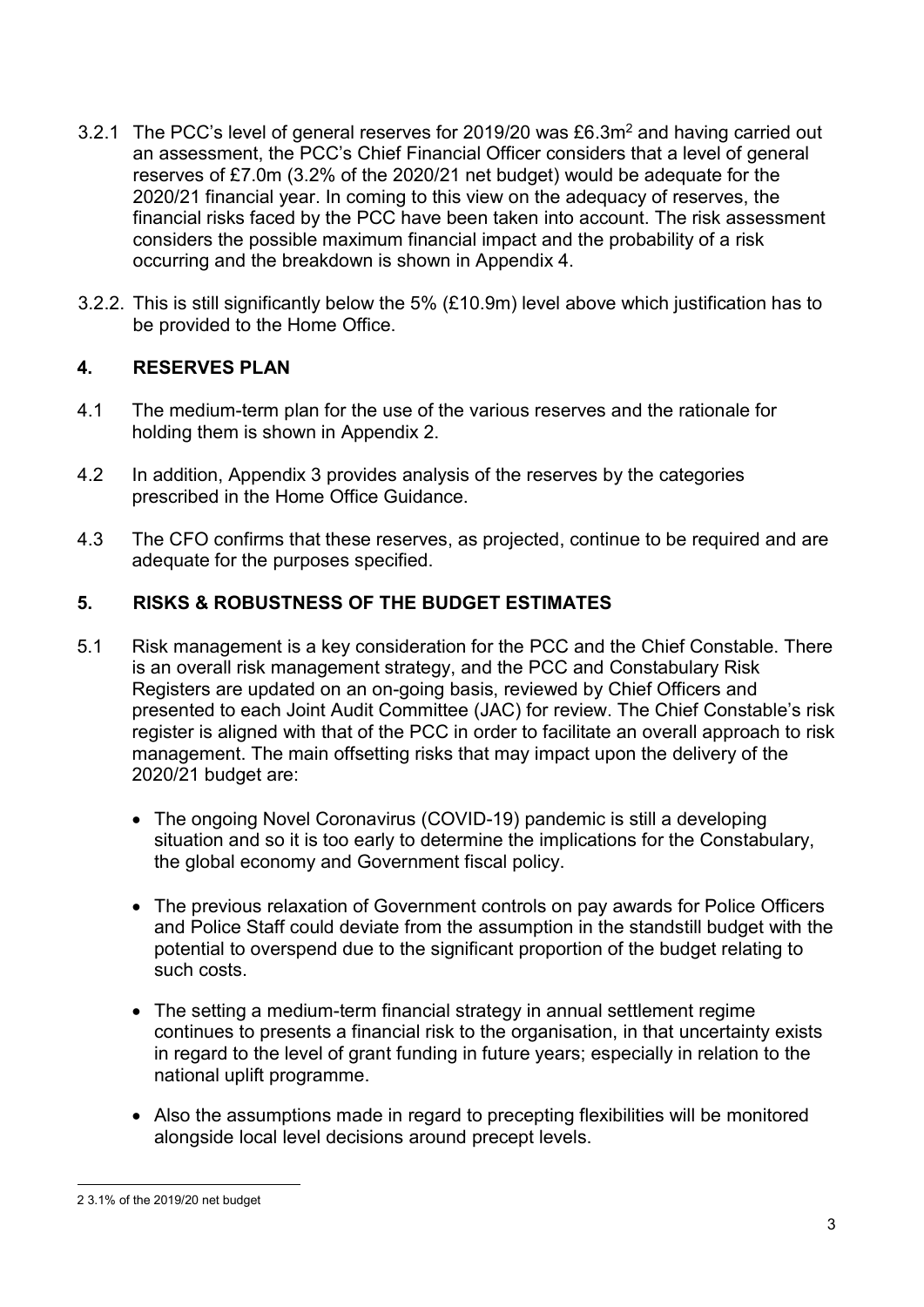5.2 With regard to the robustness of the budget estimates, the budget proposals have been through a rigorous process of assessment by officers, with particular scrutiny by Constabulary Chief Officers. The PCC has placed reliance on the Constabulary's budget preparation and monitoring arrangements and whilst there are always risks on delivering savings, the Constabulary has a strong record of delivering significant savings.

#### 6. RESERVES vs CASH AT BANK

6.1 The organisation reserves position does not necessarily correlate with the actual cash the organisation has at its disposal. The primary reason for this is 'internal borrowing' i.e. the use of internal cash balances to finance capital expenditure in place of borrowing money from external sources. The advantage of this strategy is that it combats the current low investment rates, avoids cost of carry<sup>3</sup> and reduces counterparty risk. The cumulative amount of this 'under-borrowing' was £11.1m  $(34.3%)<sup>4</sup>$  at 31 March 2019, and at some point it will be necessary to externalise this through long-term borrowing to replenish cash balances and sustain liquidity. This will be kept under review, through engagement with treasury advisers, in order to optimise the size, timing, rate and duration of any borrowing.

 $\overline{a}$ 

<sup>&</sup>lt;sup>3</sup> The difference between borrowing cost (high) and lending-on/investment returns (low)

<sup>&</sup>lt;sup>4</sup> As a percentage of the underlying need to borrow (CFR) of £32.4m.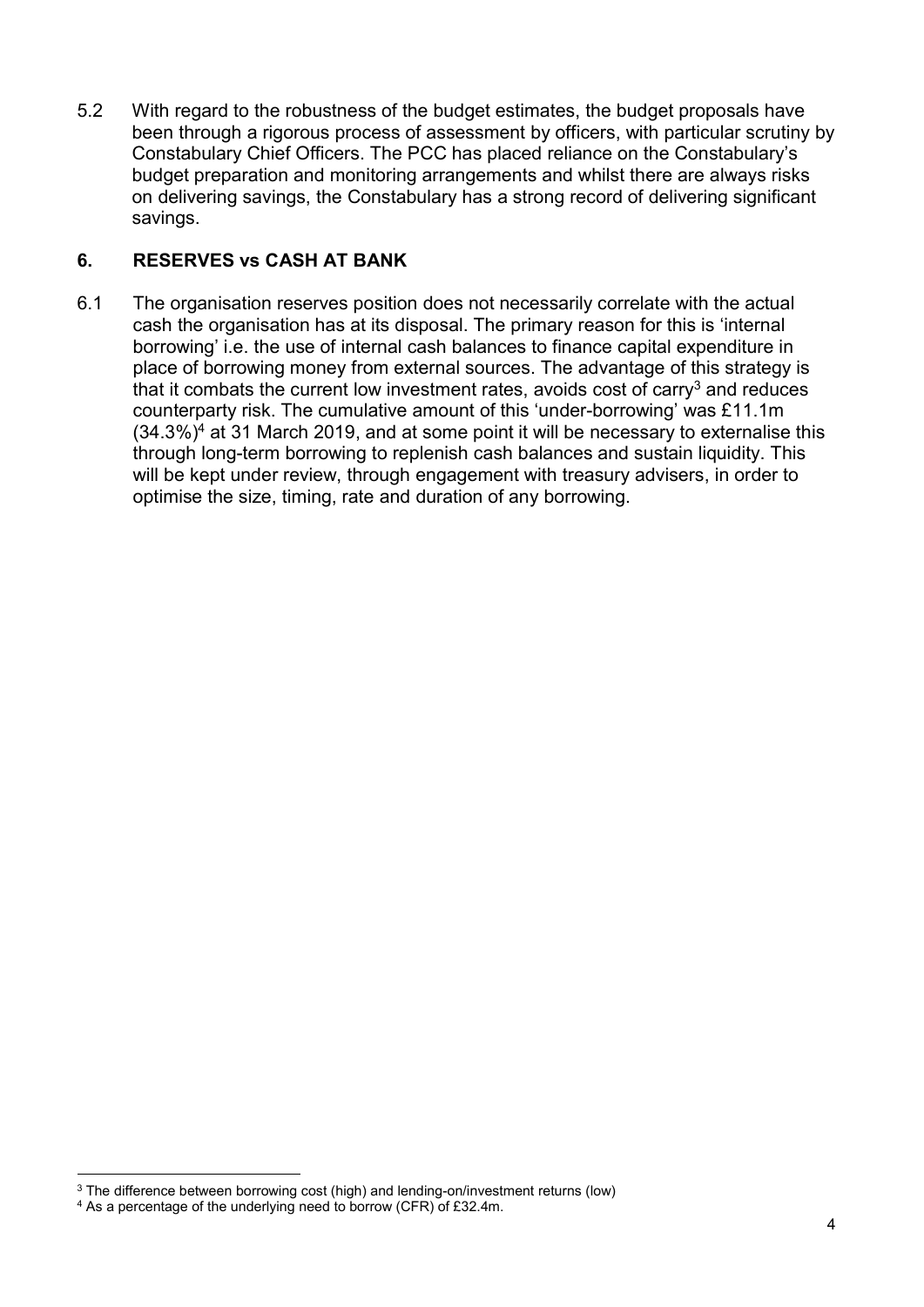#### Extract from Revised Financial Management Code of Practice For the Police Forces of England and Wales and Fire and Rescue Authorities created under section 4A of the Fire and Rescue Services Act 2004 (July 2018)

#### 7.2.1 Transparency of reserves information<sup>5</sup>

Each PCC should publish their reserves strategy on their website, either as part of their medium term financial strategy or in a separate reserves strategy document. The reserves strategy should include details of current and future planned reserve levels, setting out a total amount of reserves and the amount of each specific reserve held for each year. The reserves strategy should cover revenue and capital reserves and provide information for the period of the medium term financial plan (and at least two years ahead). Sufficient information should be provided to enable understanding of the purpose(s) for which each reserve is held and how holding each reserve supports the PCC's medium term financial plan.

The strategy should be set out in a way that is clear and understandable for members of the public, and should include:

- − how the level of the general reserve has been set;
- − justification for holding a general reserve larger than five percent of budget;
- − details of the activities or items to be funded from each earmarked reserve, and how these support the PCC and Chief Constable's strategy to deliver a good quality service to the public. Where an earmarked reserve is intended to fund a number of projects or programmes (for example, a change or transformation reserve), details of each programme or project to be funded should be set out.

The information on each reserve should make clear how much of the funding falls into the following three categories:

- − Funding for planned expenditure on projects and programmes over the period of the current medium term financial strategy.
- − Funding for specific projects and programmes beyond the current planning period.
- − As a general contingency or resource to meet other expenditure needs held in accordance with sound principles of good financial management (e.g. insurance).

The Chief Finance Officer of the PCC should send the Home Office a copy of their reserves strategy each year.

 $\overline{a}$ 5https://assets.publishing.service.gov.uk/government/uploads/system/uploads/attachment\_data/file/727808/CCS207\_CCS0718021968-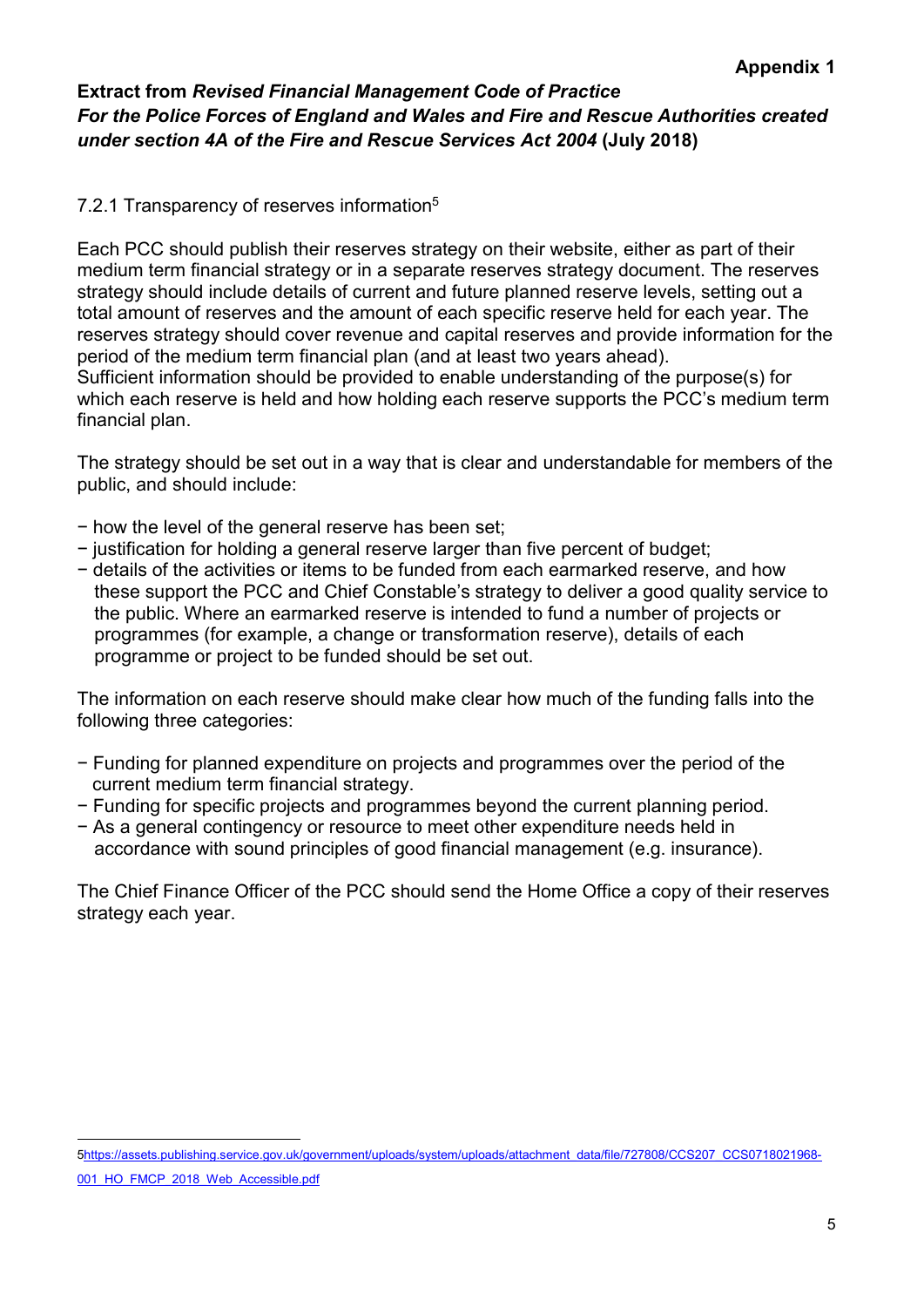#### MEDIUM-TERM RESERVE PLAN

| <b>Estimated</b><br><b>Closing</b><br><b>Balance</b><br>31/3/2020<br>Em | Description and rationale for holding reserve                                                                                                                                                                                                                                                                                                                                                                                                                                                                                                  | <b>Planned</b><br><b>Use</b><br>2020/21<br>£m | <b>Planned</b><br><b>Use</b><br>2021/22<br>Em | <b>Planned</b><br><b>Use</b><br>2022/23<br>Em | <b>Planned</b><br><b>Use</b><br>2023/24<br>Em | <b>Total</b><br><b>Planned</b><br>Use to<br>2023/24<br>£m | <b>Closing</b><br><b>Balance</b><br>31/3/2024<br>£m |
|-------------------------------------------------------------------------|------------------------------------------------------------------------------------------------------------------------------------------------------------------------------------------------------------------------------------------------------------------------------------------------------------------------------------------------------------------------------------------------------------------------------------------------------------------------------------------------------------------------------------------------|-----------------------------------------------|-----------------------------------------------|-----------------------------------------------|-----------------------------------------------|-----------------------------------------------------------|-----------------------------------------------------|
| 7.000                                                                   | <b>General Reserve</b><br>The PCC is required to maintain a prudent level<br>of reserves to provide resources to fund<br>unplanned and emergency expenditure, for<br>example to meet exceptional or extraordinary<br>policing operations and major issues such as<br>Brexit, Covid-19. The level is reviewed annually<br>by the PCC CFO as required under Section 25 of<br>the Local Government Act 2003 on a risk basis<br>considering a range of potential areas. The<br>current level is circa 3.2% of the 2020/21<br>budgeted expenditure. | 0.000                                         | 0.000                                         | 0.000                                         | 0.000                                         | 0.000                                                     | 7.000                                               |
| 10.080                                                                  | <b>Base Budget Support Reserve</b><br>Held to good public financial management and<br>provide financial resilience that enables the<br>organisation to manage the financial risks<br>associated with day-to-day revenue expenditure.<br>It also provides the organisation the opportunity to<br>invest in service transformation for the future or<br>else allows it to respond to unexpected events or<br>emerging needs.                                                                                                                     | 0.000                                         | 0.000                                         | 0.000                                         | 0.000                                         | 0.000                                                     | 10.080                                              |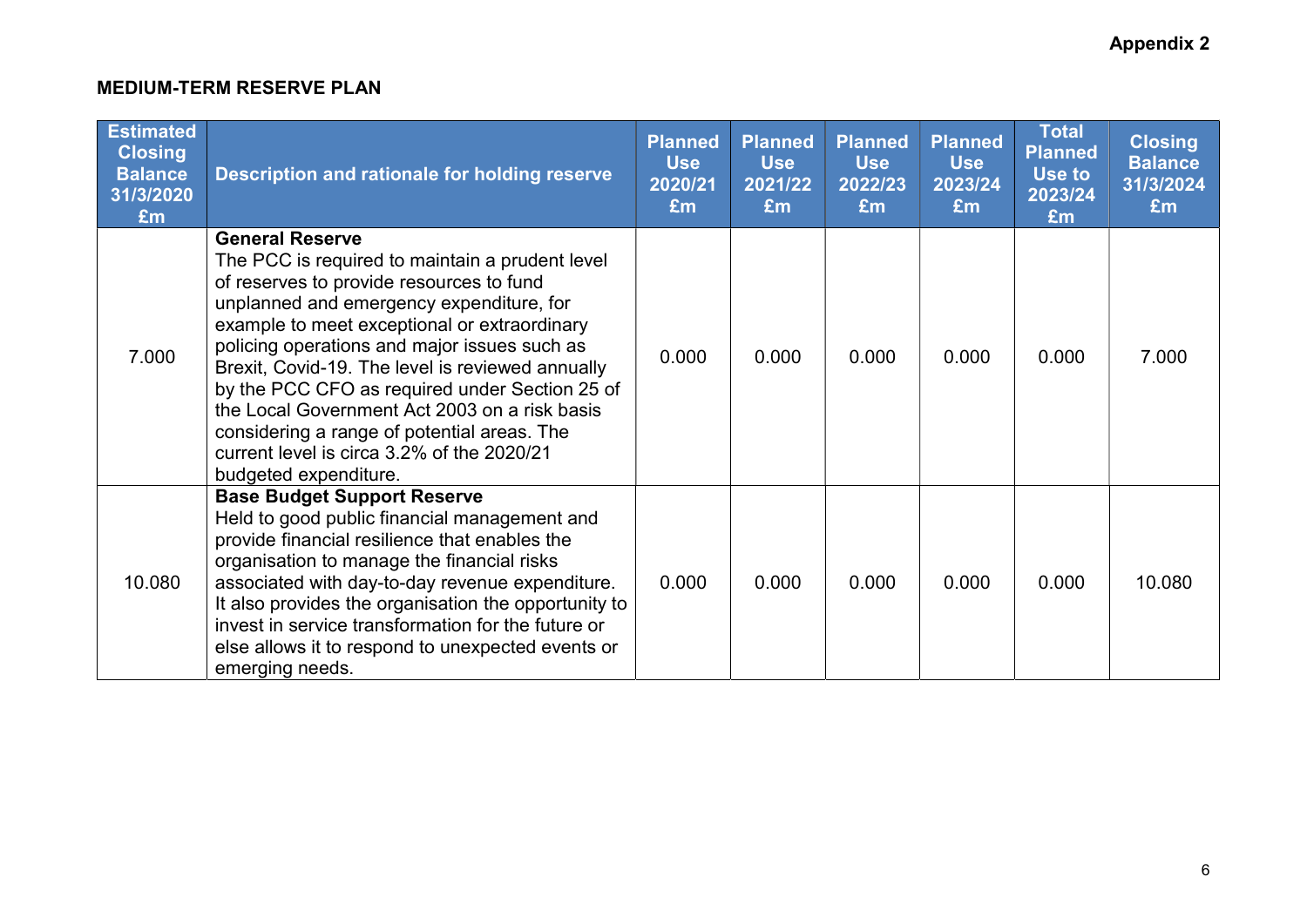| <b>Estimated</b><br><b>Closing</b><br><b>Balance</b><br>31/3/2020<br>£m | Description and rationale for holding reserve                                                                                                                                                                                                                                                                                                                                                                                                                                                                    | <b>Planned</b><br><b>Use</b><br>2020/21<br>£m | <b>Planned</b><br><b>Use</b><br>2021/22<br>£m | <b>Planned</b><br><b>Use</b><br>2022/23<br>£m | <b>Planned</b><br><b>Use</b><br>2023/24<br>£m | <b>Total</b><br><b>Planned</b><br>Use to<br>2023/24<br>£m | <b>Closing</b><br><b>Balance</b><br>31/3/2024<br>£m |
|-------------------------------------------------------------------------|------------------------------------------------------------------------------------------------------------------------------------------------------------------------------------------------------------------------------------------------------------------------------------------------------------------------------------------------------------------------------------------------------------------------------------------------------------------------------------------------------------------|-----------------------------------------------|-----------------------------------------------|-----------------------------------------------|-----------------------------------------------|-----------------------------------------------------------|-----------------------------------------------------|
| 0.500                                                                   | <b>HQ Project Management Office (PMO)</b><br>To establish a dedicated resource to form a<br>Project Management Office (PMO) to deliver the<br>business change work stream of the preferred<br>option. Also in the early stages of the complex<br>and large-scale project, it will also supply vital<br>information to the construction work stream,<br>informing the detailed requirements that will<br>inform both design and planning.                                                                         | (0.500)                                       | (0.000)                                       | (0.000)                                       | (0.000)                                       | (0.500)                                                   | 0.000                                               |
| 0.674                                                                   | <b>Sexual Assault Referral Centre (SARC)</b><br>For transformational development of sexual<br>abuse support services through an enhanced<br>offering to victims of sexual violence, including<br>the setting up a new state of the art SARC.                                                                                                                                                                                                                                                                     | (0.000)                                       | (0.000)                                       | (0.000)                                       | (0.000)                                       | (0.000)                                                   | 0.674                                               |
| 0.150                                                                   | <b>Commissioner's Action Fund</b><br>Grants of up to £5,000 are available to fund a<br>range of community and voluntary organisations<br>who have a shared interest in delivering positive<br>outcomes and improved services for residents in<br>relation to community safety problems. The fund<br>also empowers local groups to find solutions<br>which will reduce crime and make Hertfordshire a<br>safer place to live by helping to deliver the aims of<br>the Community Safety and Criminal Justice Plan. | (0.150)                                       | (0.000)                                       | (0.000)                                       | (0.000)                                       | (0.150)                                                   | 0.000                                               |
| 0.094                                                                   | <b>Volunteers Fund</b><br>This incorporates various volunteering projects<br>including independent custody visitors<br>(34<br>volunteers), dog welfare visitors (5 volunteers),<br>Drivesafe (332 volunteers) and Stop & Search (13<br>volunteers).                                                                                                                                                                                                                                                              | (0.094)                                       | (0.000)                                       | (0.000)                                       | (0.000)                                       | (0.094)                                                   | 0.000                                               |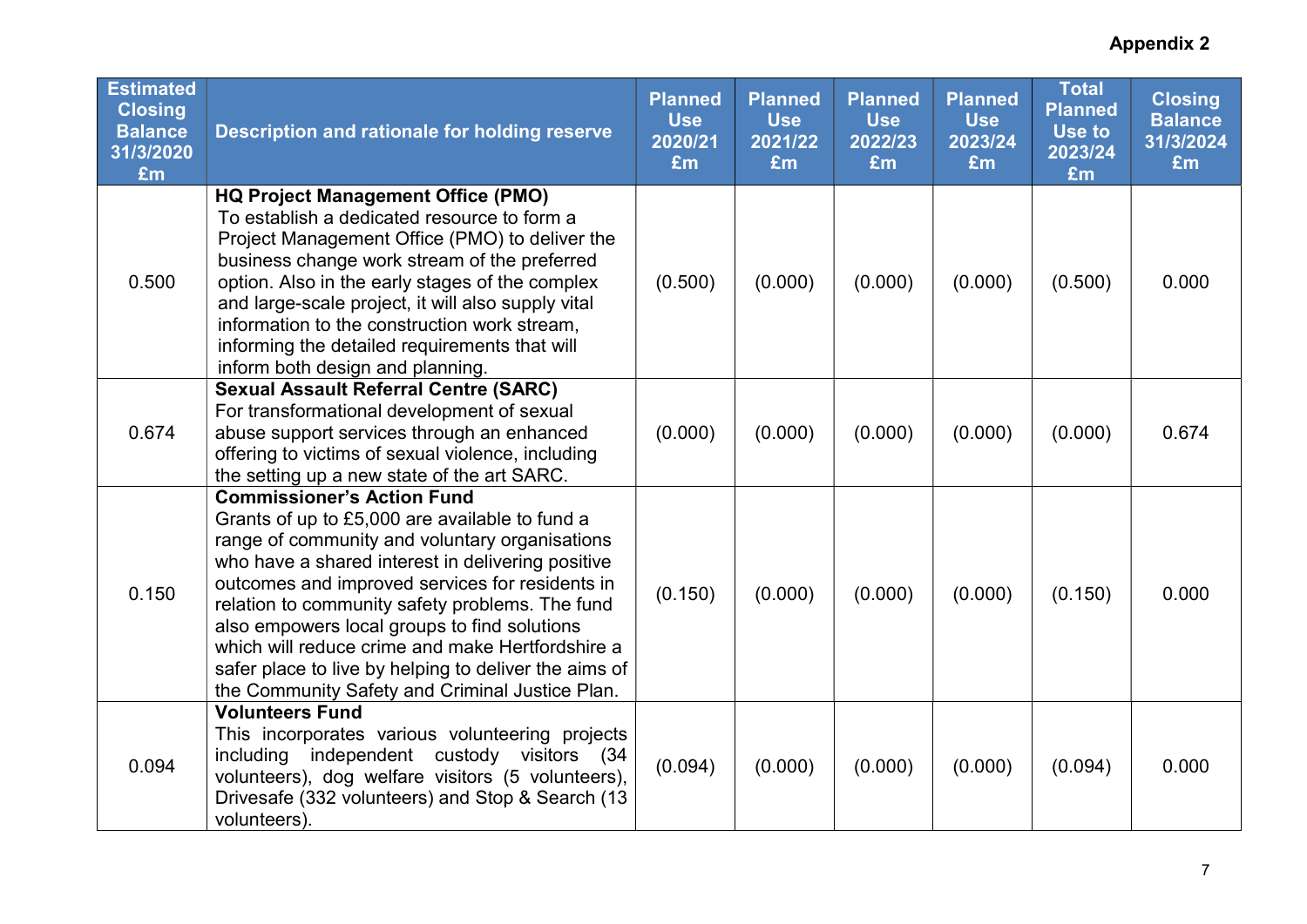| <b>Estimated</b><br><b>Closing</b><br><b>Balance</b><br>31/3/2020<br>Em | Description and rationale for holding reserve                                                                                                                                                                                                                                                                                                     | <b>Planned</b><br><b>Use</b><br>2020/21<br>£m | <b>Planned</b><br><b>Use</b><br>2021/22<br>Em | <b>Planned</b><br><b>Use</b><br>2022/23<br>Em | <b>Planned</b><br><b>Use</b><br>2023/24<br>Em | <b>Total</b><br><b>Planned</b><br>Use to<br>2023/24<br>Em | <b>Closing</b><br><b>Balance</b><br>31/3/2024<br>Em |
|-------------------------------------------------------------------------|---------------------------------------------------------------------------------------------------------------------------------------------------------------------------------------------------------------------------------------------------------------------------------------------------------------------------------------------------|-----------------------------------------------|-----------------------------------------------|-----------------------------------------------|-----------------------------------------------|-----------------------------------------------------------|-----------------------------------------------------|
| 0.020                                                                   | Fly Tipping on Private Land Fund<br>This is available to support landowners,<br>especially in Hertfordshire's rural communities,<br>who have been victims of fly-tipping to help cover<br>the cost of clearance.                                                                                                                                  | (0.020)                                       | (0.000)                                       | (0.000)                                       | (0.000)                                       | (0.020)                                                   | 0.000                                               |
| 18.518                                                                  | <b>Non-RSF Sub-total</b>                                                                                                                                                                                                                                                                                                                          | (0.764)                                       | (0.000)                                       | (0.000)                                       | (0.000)                                       | (0.764)                                                   | 17.754                                              |
| 2.090                                                                   | <b>Road Safety Fund (RSF)</b><br>This ring-fenced fund holds the balance of income<br>generated in excess of the running costs of the<br><b>Camera Tickets and Collisions Unit and reflects</b><br>the ring-fencing of this income for re-investment<br>in Road Safety related activity. £230k per annum<br>net of any in-year income generation. | (0.230)                                       | (0.230)                                       | (0.230)                                       | (0.230)                                       | (0.920)                                                   | 1.170                                               |
| 20.608                                                                  | <b>Grand Total</b>                                                                                                                                                                                                                                                                                                                                | (0.994)                                       | (0.230)                                       | (0.230)                                       | (0.230)                                       | (1.684)                                                   | 18.924                                              |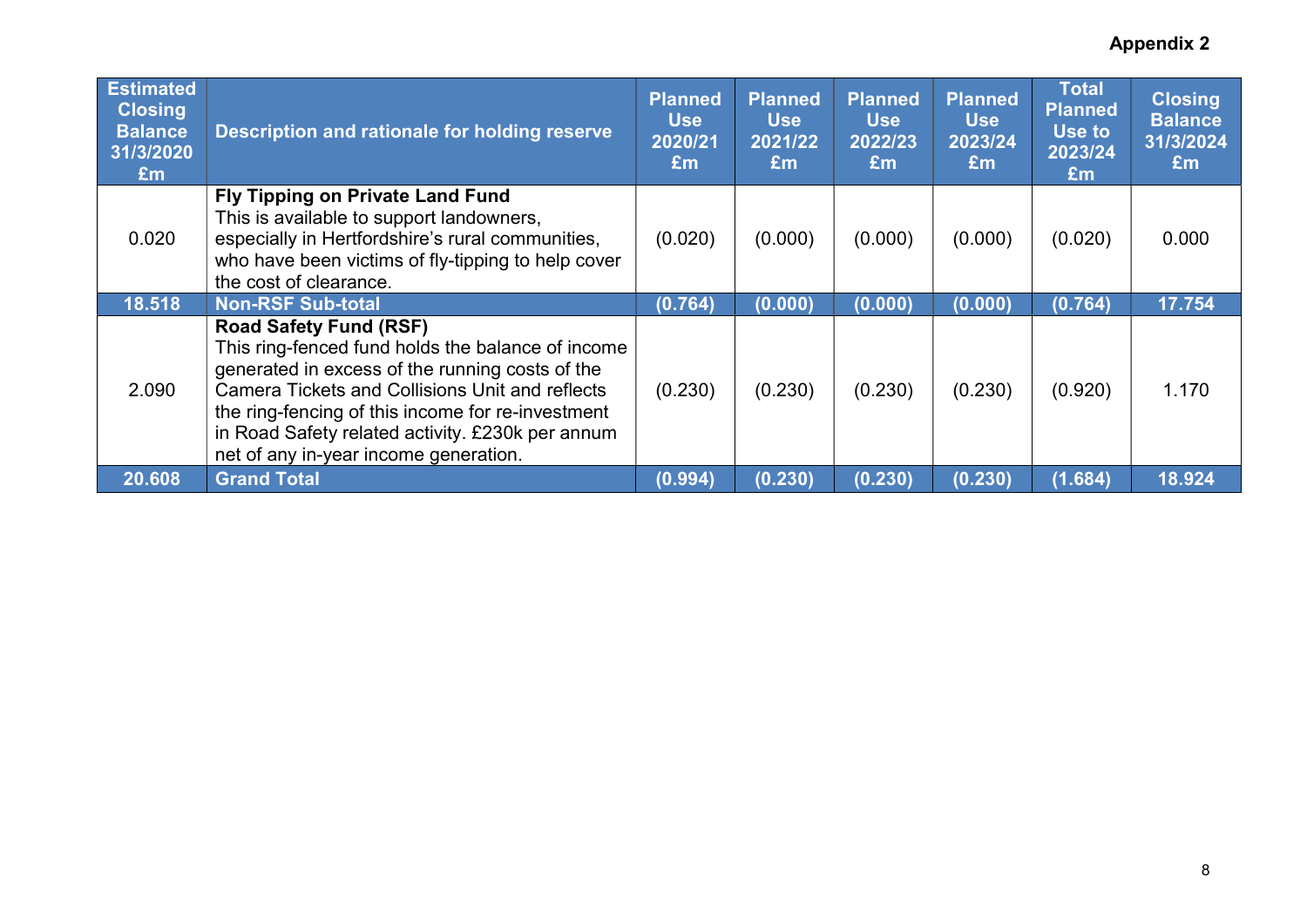# Reserves Analysis by Home Office Categorisation

#### Table 1: Detailed analysis

| <b>Analysis</b>                                                                                                                           | <b>Amount</b><br>£'000 |
|-------------------------------------------------------------------------------------------------------------------------------------------|------------------------|
| Planned expenditure on projects and programmes over the period of the current medium term financial strategy.                             | 674                    |
| Specific projects and programmes beyond the current planning period.                                                                      | 764                    |
| General contingency or resource to meet other expenditure needs held in accordance with sound principles of good financial<br>management. | 17,080                 |
| <b>Grand Total</b>                                                                                                                        | 18,518                 |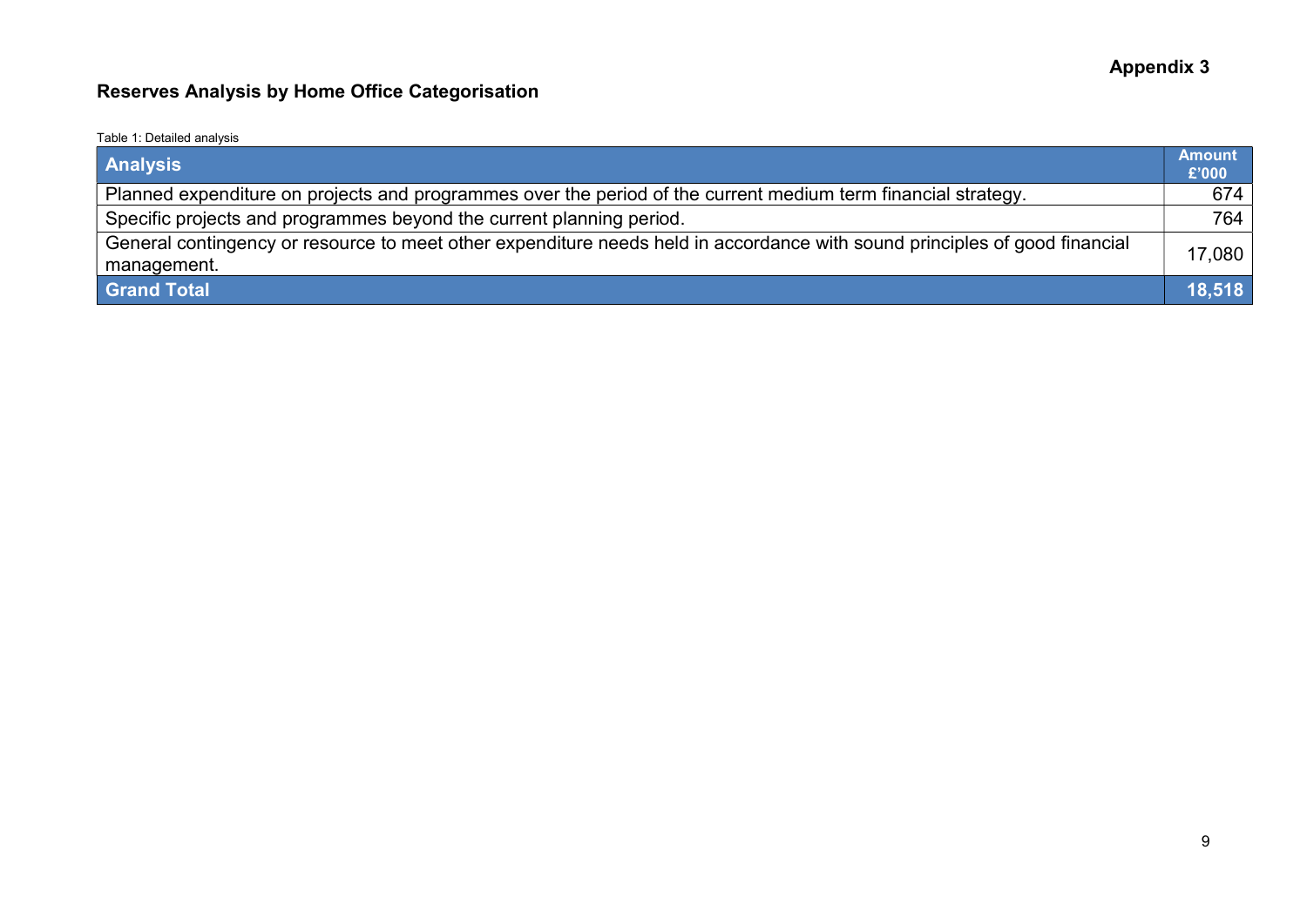# General Reserve Analysis **Appendix 4** and the Seneral Reserve Analysis

| <b>General Reserve Analysis</b>                                  | <b>Appendix 4</b>  |
|------------------------------------------------------------------|--------------------|
| <b>Issues of risk</b>                                            | <b>Contingency</b> |
|                                                                  | Em                 |
| <b>Business Continuity - major supplier failure</b>              | 1.670              |
| <b>Bellwin threshold</b>                                         | 0.400              |
| Failure / Loss of operational IT systems                         | 0.300              |
| Major incident / investigation                                   | 0.300              |
| <b>Budgetary control</b>                                         | 1.020              |
| Non-delivery of local savings/efficiencies                       | 0.100              |
| Interest rate variations on investment income                    | 0.070              |
| Capital Expenditure overspend                                    | 0.250              |
| Reliance on external Funding                                     | 0.040              |
| Non Realisation of Capital Receipts                              | 0.500              |
| <b>Localised Support Of Council Tax</b>                          | 0.160              |
| BCH Collaboration Risk Of Underachievement / Slippage of Savings | 0.050              |
| Brexit - non 'YellowHammer' tarriff impact on goods & services   | 0.310              |
| PoliceFed judicial review - pay award                            | 0.380              |
| <b>Forensics Market Failure</b>                                  | 0.260              |
| <b>Police ICT Underwriting</b>                                   | 0.080              |
| <b>APCC LGPS Underwriting</b>                                    | 0.020              |
| McLeod remedy for class-action                                   | 0.080              |
| Specialist unit allowances                                       | 0.330              |
| Pay award differential                                           | 0.480              |
| Vehicle insurance premium                                        | 0.070              |
| Liabiliity for police failings/negligence/legal claims           | 0.130              |
| <b>Total Section 25 (Local Government Act 2003) assessment</b>   | 7.000              |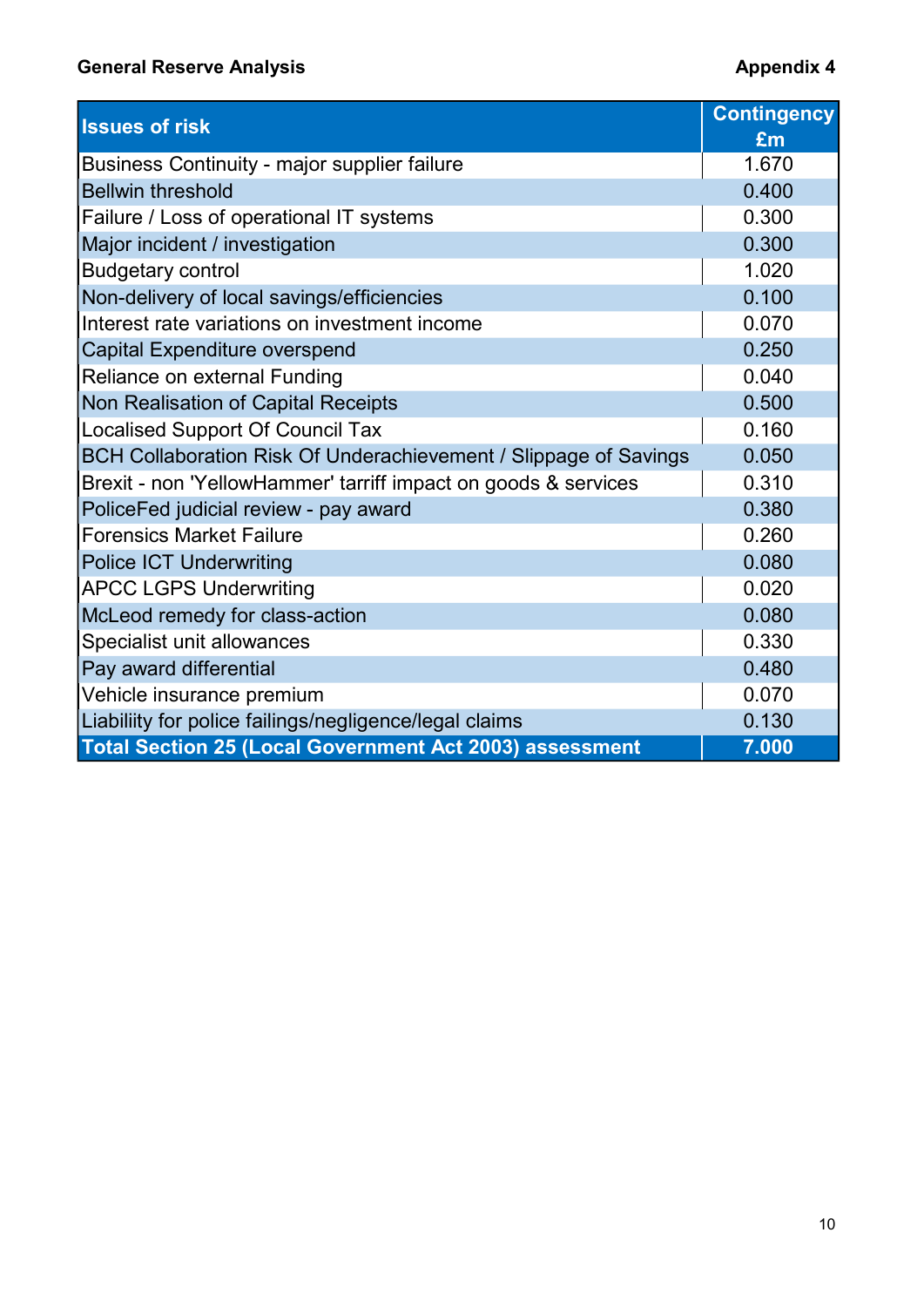#### Appendix 5

#### Reserves depletion time as at 31 March 2019



Copyright 2020 CIPFA